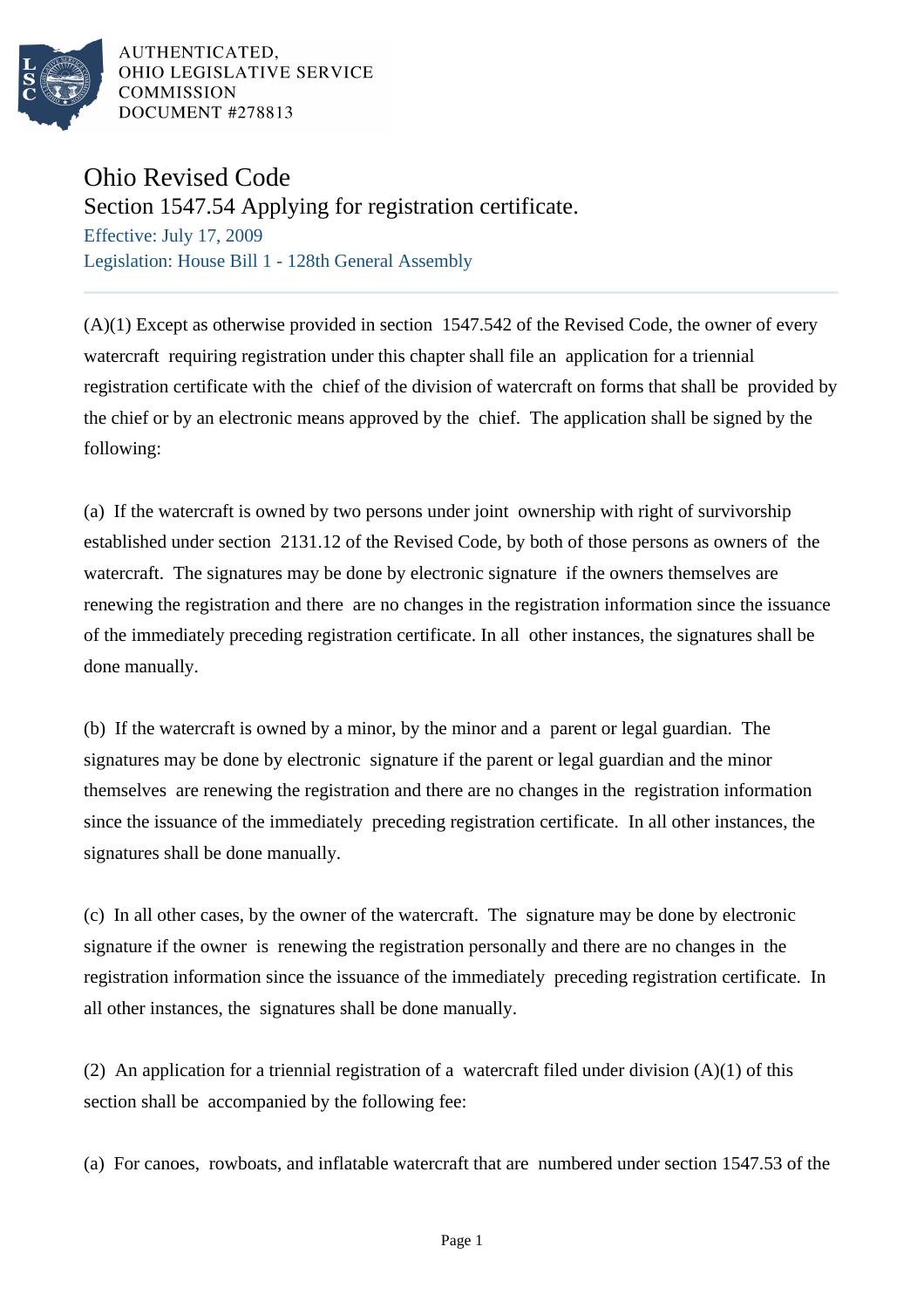

Revised Code, twelve dollars;

(b) For canoes, row boats, and inflatable watercraft that are not numbered under section 1547.53 of the Revised Code, seventeen dollars;

- (c) For class A watercraft, including motorized canoes, thirty dollars;
- (d) For class 1 watercraft, forty-five dollars;
- (e) For class 2 watercraft, sixty dollars;
- (f) For class 3 watercraft, seventy-five dollars;
- (g) For class 4 watercraft, ninety dollars.

(3) For the purpose of registration, any watercraft operated by means of power, sail, or any other mechanical or electrical means of propulsion, except motorized canoes, shall be registered by length as prescribed in this section.

(4) If an application for registration is filed by two persons as owners under division  $(A)(1)(a)$  of this section, the person who is listed first on the title shall serve as and perform the duties of the "owner" and shall be considered the person "in whose name the watercraft is registered" for purposes of divisions (B) to (R) of this section and for purposes of all other sections in this chapter.

(B) All registration certificates issued under this section are valid for three years and are renewable on a triennial basis unless sooner terminated or discontinued in accordance with this chapter. The renewal date shall be printed on the registration certificate. A registration certificate may be renewed by the owner in the manner prescribed by the chief. All fees shall be charged according to a proration of the time remaining in the registration cycle to the nearest year.

(C) In addition to the fees set forth in this section, the chief, or any authorized agent, shall charge an additional writing fee of three dollars for any registration certificate the chief or authorized agent issues. When the registration certificate is issued by an authorized agent, the additional writing fee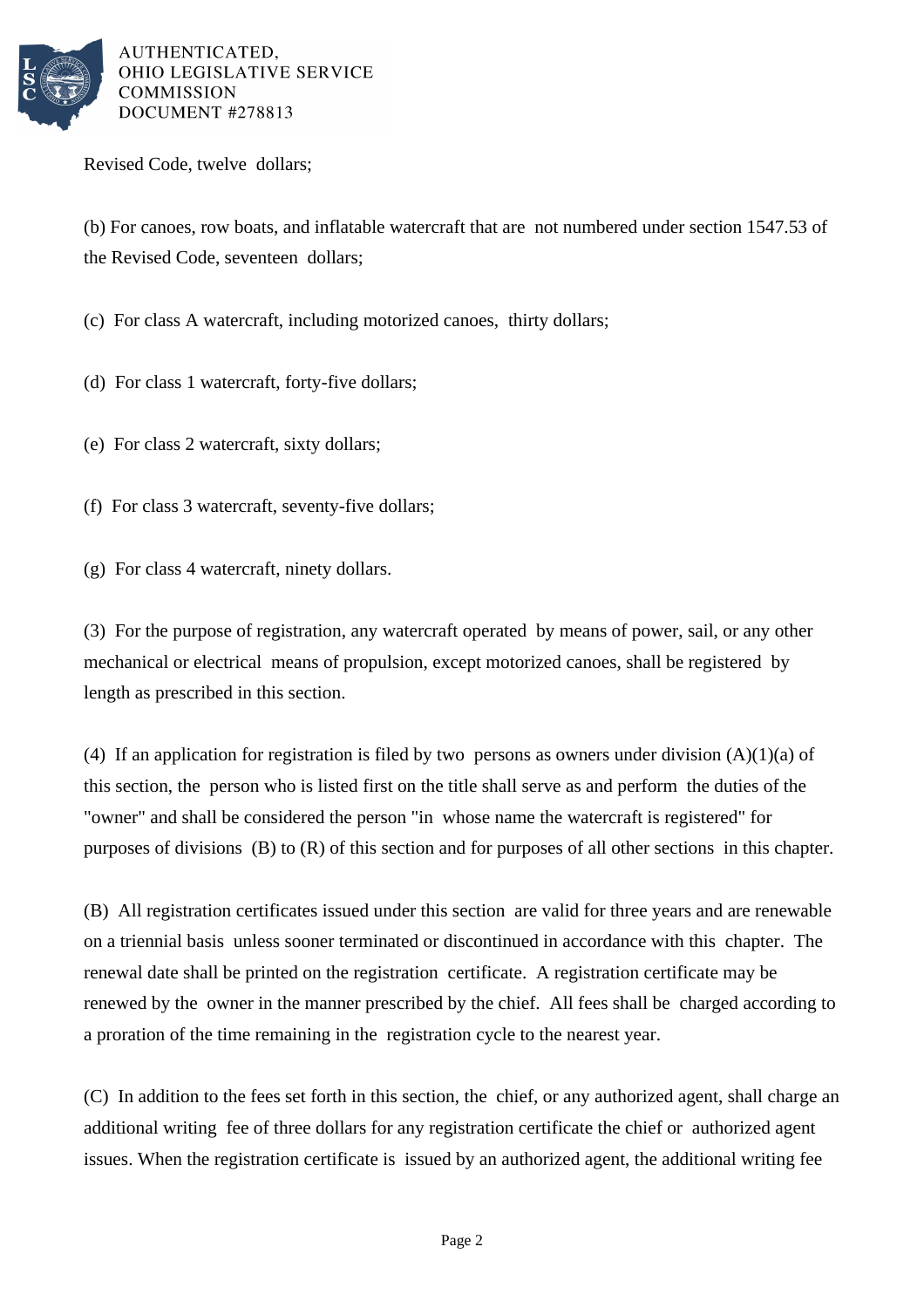

of three dollars shall be retained by the issuing agent. When the registration certificate is issued by the chief, the additional writing fee of three dollars shall be deposited to the credit of the waterways safety fund established in section 1547.75 of the Revised Code.

(D) In addition to the fees established in this section, watercraft that are not powercraft shall be charged a waterways conservation assessment fee of five dollars. The fee shall be collected at the time of the issuance of a triennial watercraft registration under division (A)(2) of this section and deposited in the state treasury and credited to a distinct account in the waterways safety fund created in section 1547.75 of the Revised Code.

(E)(1) Upon receipt of the application in approved form, the chief shall enter the same upon the records of the office of the division of watercraft, assign a number to the watercraft if a number is required under section 1547.53 of the Revised Code, and issue to the applicant a registration certificate. If a number is assigned by the chief, it shall be set forth on the certificate. The registration certificate shall be on the watercraft for which it is issued and available at all times for inspection whenever the watercraft is in operation, except that livery operators may retain the registration certificate at the livery where it shall remain available for inspection at all times and except as otherwise provided in division (E)(2) of this section.

(2) A person who is operating on the waters of this state a canoe, rowboat, or inflatable watercraft that has not been numbered under section 1547.53 of the Revised Code and who is stopped by a law enforcement officer in the enforcement of this chapter or rules adopted under it shall present to the officer, not later than seventy-two hours after being stopped, a registration certificate. The registration certificate shall have been obtained under this section for the canoe, rowboat, or inflatable watercraft prior to the time that it was stopped. Failure of the person to present the registration certificate within seventy-two hours constitutes prima-facie evidence of a violation of this section.

(F) No person shall issue or be issued a registration certificate for a watercraft that is required to be issued a certificate of title under Chapter 1548. of the Revised Code except upon presentation of a certificate of title for the watercraft as provided in that chapter, proof of current documentation by the United States coast guard, a renewal registration form provided by the division of watercraft, or a certificate of registration issued under this section that has expired if there is no change in the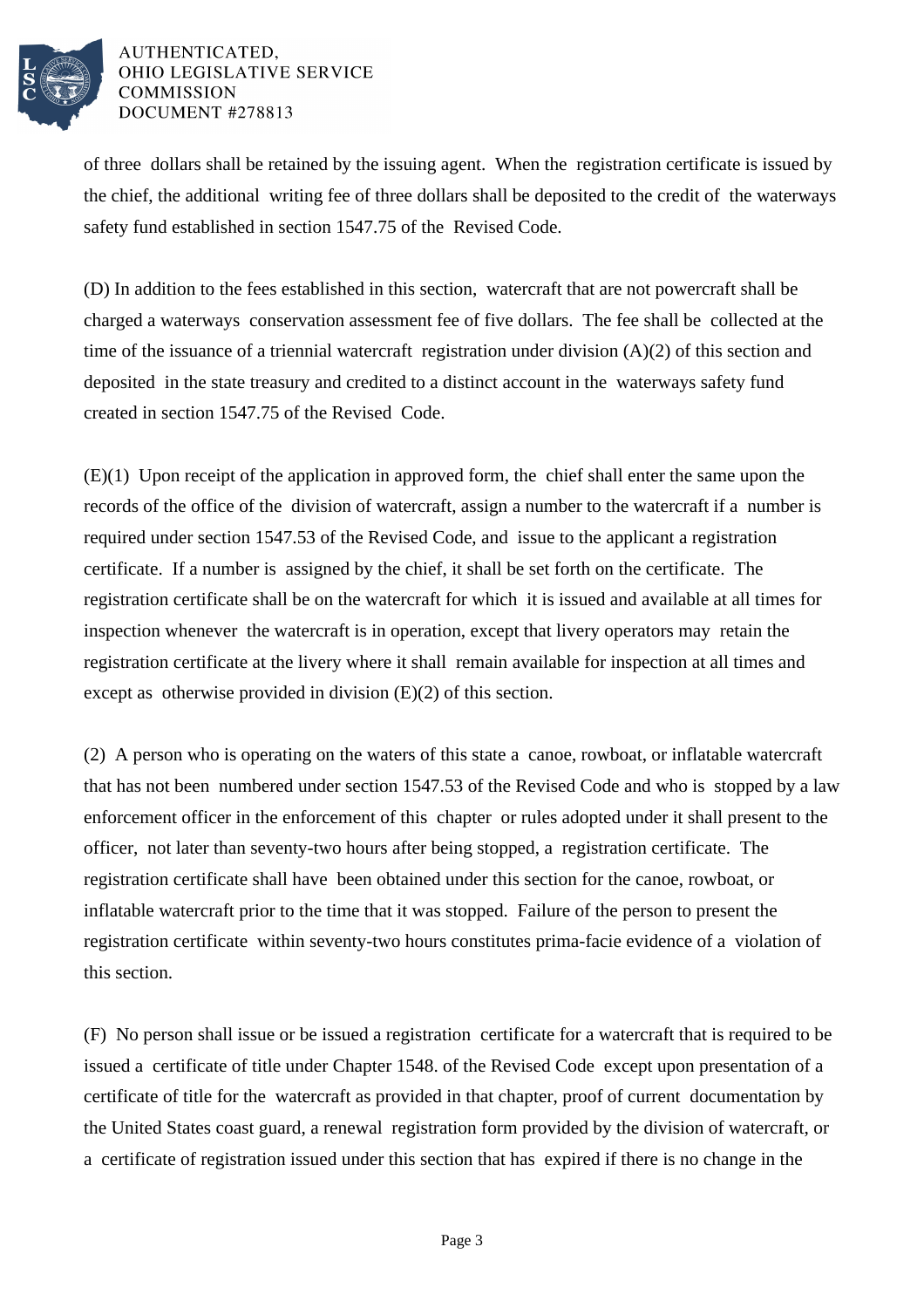

ownership or description of the watercraft.

(G) Whenever the ownership of a watercraft changes, a new application form together with the prescribed fee shall be filed with the chief or the chief's agent and a new registration certificate shall be issued. The application shall be signed manually by the person or persons specified in divisions  $(A)(1)(a)$  to  $(c)$  of this section and shall be accompanied by a two-dollar transfer fee. Any remaining time on the registration shall be transferred. An authorized agent of the chief shall charge an additional writing fee of three dollars, which shall be retained by the issuing agent. If the certificate is issued by the chief, an additional writing fee of three dollars for each certificate issued shall be collected and deposited to the credit of the waterways safety fund.

(H) If an agency of the United States has in force an overall system of identification numbering for watercraft or certain types of watercraft within the United States, the numbering system employed by the division shall be in conformity with that system.

(I)(1) The chief may assign any registration certificates to any authorized agent for the assignment of the registration certificates. If a person accepts that authorization, the person may be assigned a block of numbers and certificates that upon assignment, in conformity with this chapter and Chapter 1548. of the Revised Code and with rules of the division, shall be valid as if assigned directly by the division. Any person so designated as an agent by the chief shall post with the division security as may be required by the director of natural resources. The chief may issue an order temporarily or permanently restricting or suspending an agent's authorization without a hearing if the chief finds that the agent has violated this chapter or Chapter 1548. of the Revised Code, rules adopted under them, or any agreements prescribed by the chief.

(2) A clerk of the court of common pleas may apply for designation as an authorized agent of the chief. The division shall accept the clerk's bond that is required under section 2303.02 of the Revised Code for any security that is required for agents under this division, provided that the bond includes a rider or other provision specifically covering the clerk's duties as an authorized agent of the chief.

(J) All records of the division made or kept pursuant to this section shall be public records. Those records shall be available for inspection at reasonable hours and in a manner compatible with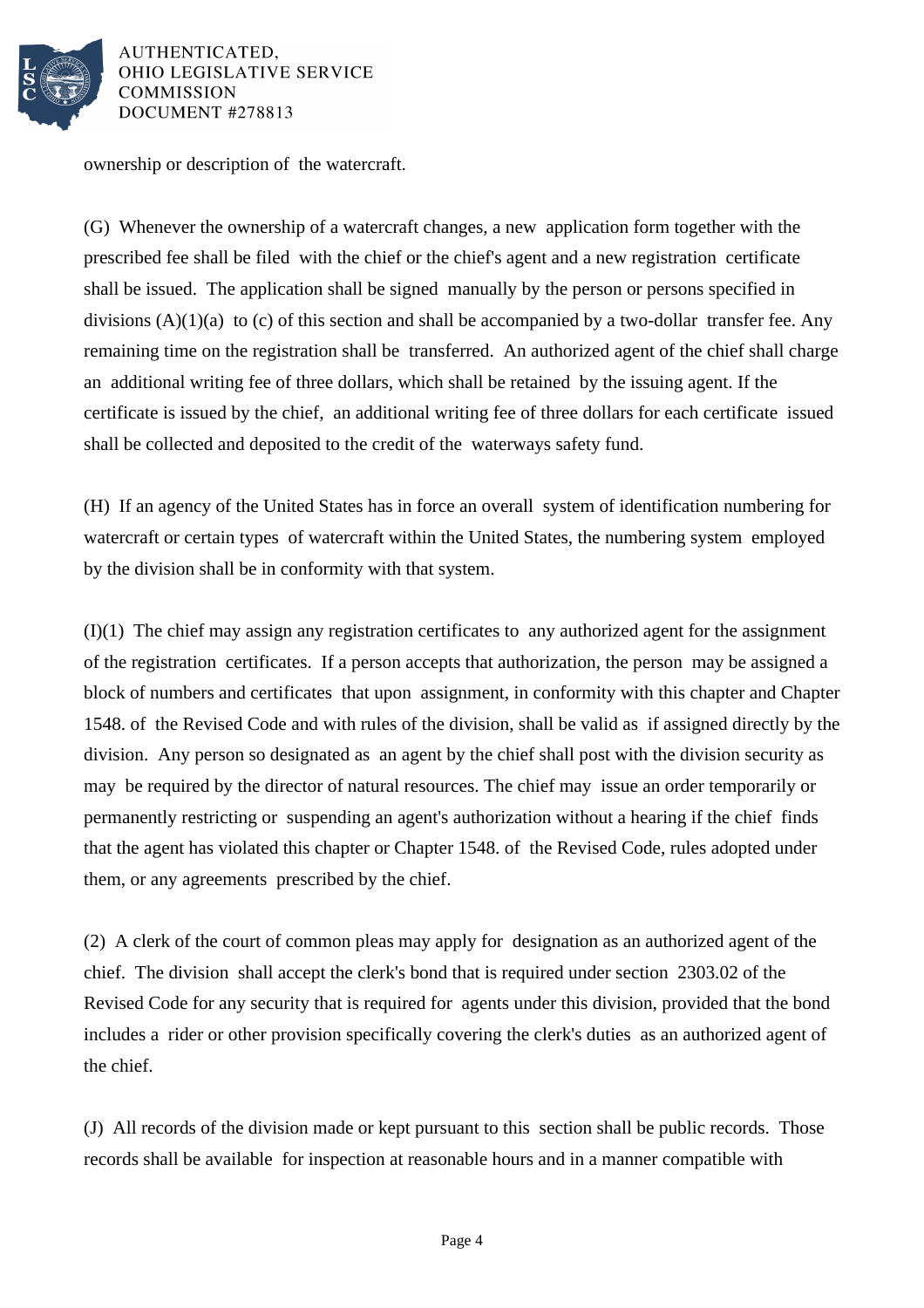

normal operations of the division.

(K) The owner shall furnish the division notice within fifteen days of the following:

(1) The transfer, other than through the creation of a security interest in any watercraft, of all or any part of the owner's interest or, if the watercraft is owned by two persons under joint ownership with right of survivorship established under section 2131.12 of the Revised Code, of all or any part of the joint interest of either of the two persons. The transfer shall not terminate the registration certificate.

(2) Any change in the address appearing on the certificate. As a part of the notification, the owner shall furnish the chief with the owner's new address.

(3) The destruction or abandonment of the watercraft.

(L) The chief may issue duplicate registration certificates or duplicate tags to owners of currently registered watercraft, the fee for which shall be four dollars.

(M) If the chief finds that a registration certificate previously issued to an owner is in error to a degree that would impair its basic purpose and use, the chief may issue a corrected certificate to the owner without charge.

(N) No authorized agent shall issue and no person shall receive or accept from an authorized agent a registration certificate assigned to the authorized agent under division (I) of this section unless the exact month, day, and year of issue are plainly written on the certificate by the agent. Certificates issued with incorrect dates of issue are void from the time they are issued.

(O) The chief, in accordance with Chapter 119. of the Revised Code, shall adopt rules governing the renewal of watercraft registrations by electronic means.

(P) As used in this section:

(1) "Disabled veteran" means a person who is included in either of the following categories: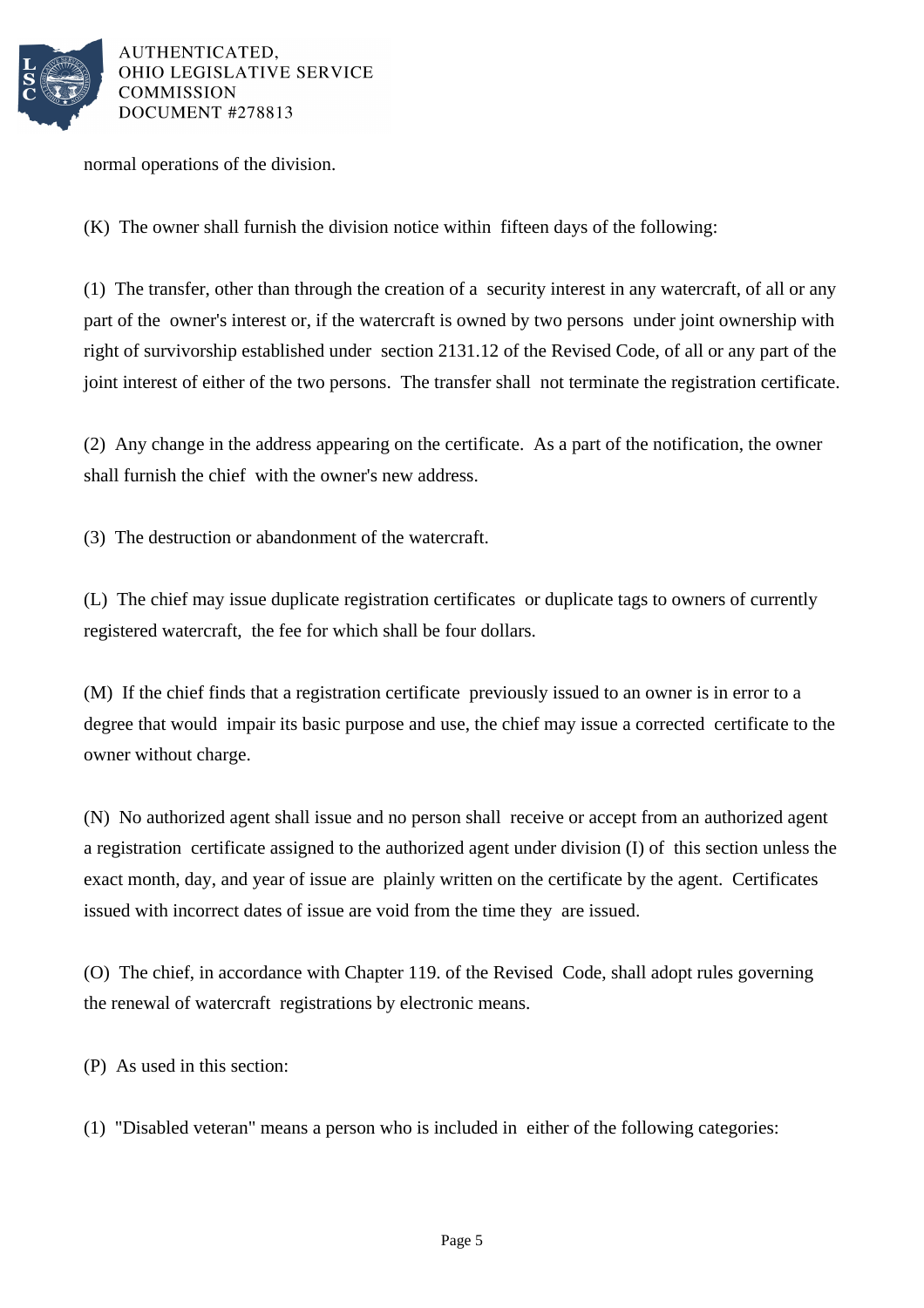

(a) Because of a service-connected disability, has been or is awarded funds for the purchase of a motor vehicle under the "Disabled Veterans' and Servicemen's Automobile Assistance Act of 1970," 84 Stat. 1998, 38 U.S.C. 1901, and amendments thereto;

(b) Has a service-connected disability rated at one hundred per cent by the veterans administration.

(2) "Prisoner of war" means any regularly appointed, enrolled, enlisted, or inducted member of the military forces of the United States who was captured, separated, and incarcerated by an enemy of the United States at any time, and any regularly appointed, enrolled, or enlisted member of the military forces of Great Britain, France, Australia, Belgium, Brazil, Canada, China, Denmark, Greece, the Netherlands, New Zealand, Norway, Poland, South Africa, or the republics formerly associated with the Union of Soviet Socialist Republics or Yugoslavia who was a citizen of the United States at the time of the appointment, enrollment, or enlistment, and was captured, separated, and incarcerated by an enemy of this country during World War II.

(Q) Any disabled veteran, congressional medal of honor awardee, or prisoner of war may apply to the chief for a certificate of registration, or for a renewal of the certificate of registration, without the payment of any fee required by this section. The application for a certificate of registration shall be accompanied by evidence of disability or by documentary evidence in support of a congressional medal of honor that the chief requires by rule. The application for a certificate of registration by any person who has been a prisoner of war shall be accompanied by written evidence in the form of a record of separation, a letter from one of the armed forces of a country listed in division (P)(2) of this section, or other evidence that the chief may require by rule, that the person was honorably discharged or is currently residing in this state on active duty with one of the branches of the armed forces of the United States, or was a prisoner of war and was honorably discharged or received an equivalent discharge or release from one of the armed forces of a country listed in division (P)(2) of this section.

(R) Annually by the fifteenth day of January, the director of natural resources shall determine the amount of fees that would have been collected in the prior calendar year for each certificate of registration issued or renewed pursuant to division (Q) of this section and shall certify the total amount of foregone revenue to the director of budget and management for reimbursement. The director of budget and management shall transfer the amount certified from the general revenue fund